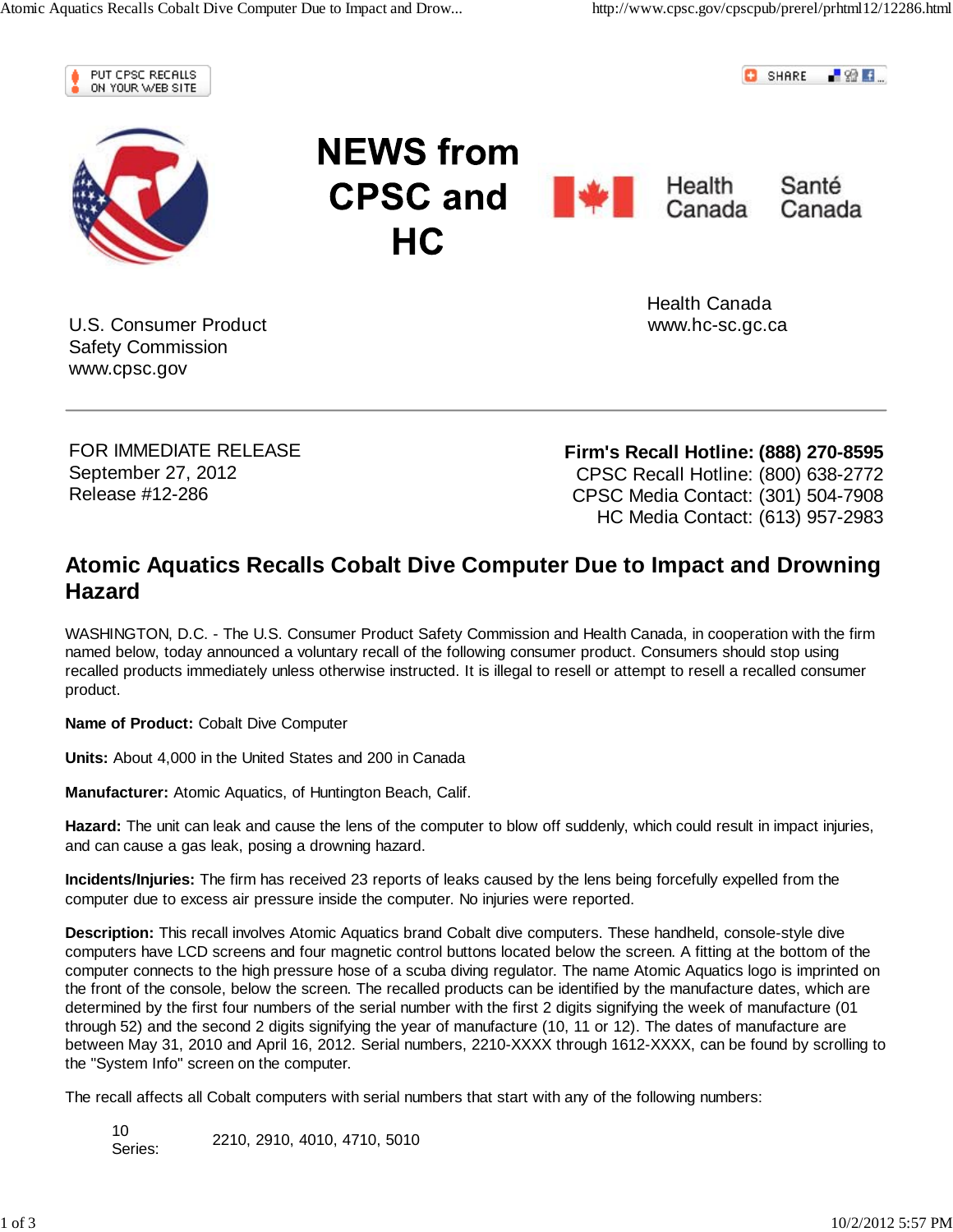11 Series: 1111, 1711, 2611, 2811, 3211, 3311, 3411, 3511, 3611, 3711, 3811, 3911, 4011, 4111, 4211, 4511, 4611, 5211 12 Series: 0812, 1112, 1212, 1312, 1412, 1612

**Sold at:** Authorized Atomic Aquatics dealers sold Cobalt dive computers from November 2010 through July 2012 for about \$1200.

## **Manufactured in:** United States

**Remedy:** Consumers should immediately stop using the recalled dive computers and return the unit to either an authorized Atomic Aquatics dealer or the Atomic Aquatics factory for inspection and repair.

**Consumer Contact:** For additional information, contact Atomic Aquatics toll-free at (888) 270-8595 between 8 a.m. and 5 p.m. PT Monday through Friday or on firm's website at www.atomicaquatics.com. Consumers can also email the firm at sales@atomicaquatics.com

**Note:** Health Canada's press release is available at http://cpsr-rspc.hc-sc.gc.ca/PR-RP/recall-retrait-eng.jsp?re\_id=1685